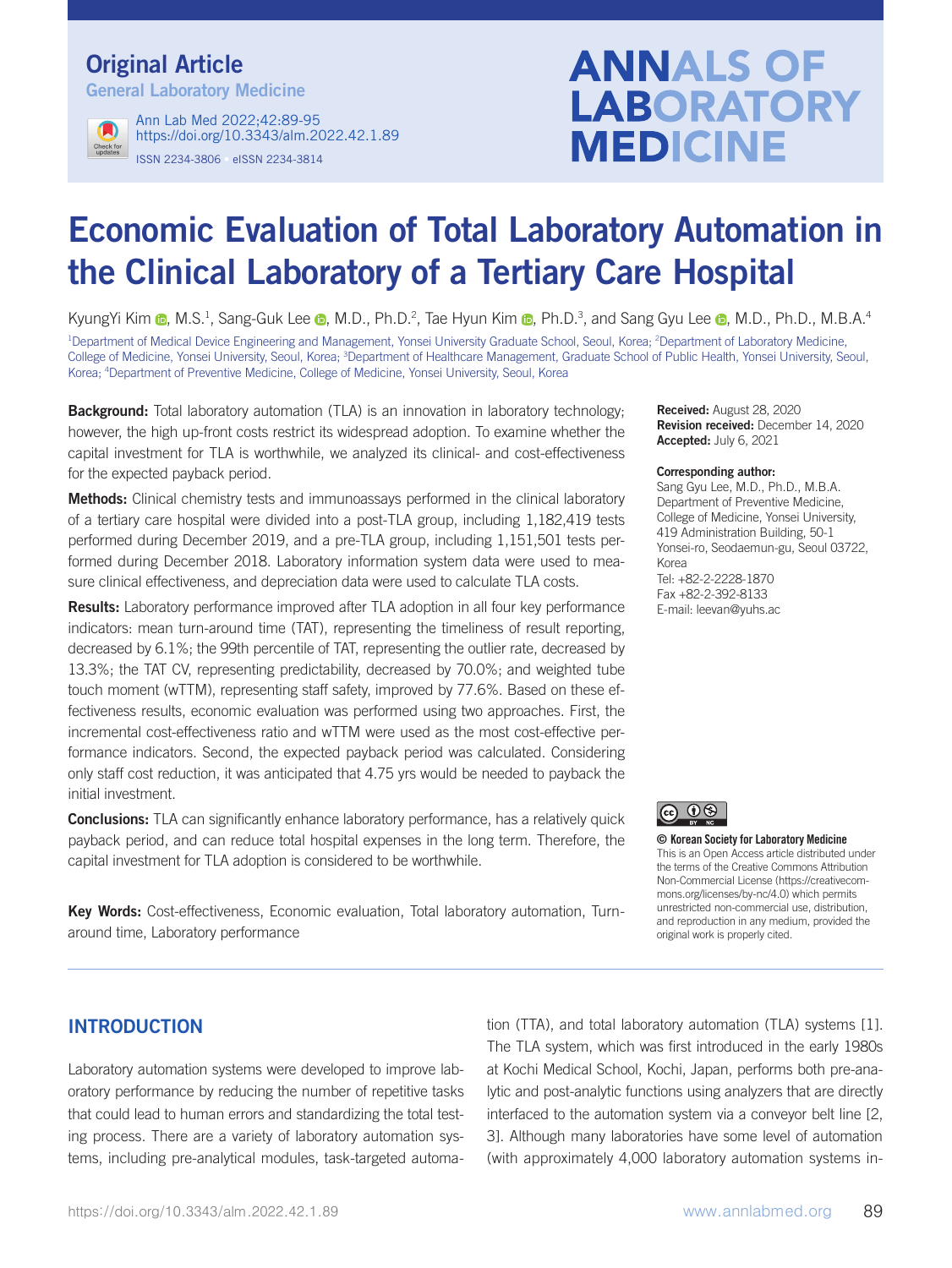stalled worldwide as of 2016), few have entirely incorporated TLA systems [4].

**ANNALS OF LABORATORY MEDICINE** 

Despite its advantages, the greatest restriction to the adoption of TLA systems is their high up-front costs [5]. Some economic studies have been conducted on the return on investment (ROI) and payback period of the up-front costs of installing TLA systems, their effect on operational costs as a result of contract consolidation and staff cost reduction, and the consumer price index-reflected ROI based on cash flow [6-9]. However, these studies generally did not involve fully automated TLA systems and were largely based on general cost analyses rather than cost-effectiveness analyses (CEA).

The clinical laboratory of Severance Hospital, Yonsei University, Seoul, Korea recently implemented a 78 m long TLA system, which is one of the largest systems currently used in Asia. Prior to adoption of the TLA system, the laboratory was operated using subtotal automation. Therefore, our hospital represents an adequate forum to clearly identify the clinical effectiveness and conduct an economic evaluation for TLA. The aim of this study was to verify whether the capital investment for TLA adoption is worthwhile from both clinical and operational perspectives. We compared the clinical effectiveness of TLA with that of subtotal automation and conducted an economic evaluation by determining the incremental cost-effectiveness ratio (ICER) and expected payback period.

### MATERIALS AND METHODS

#### Study design

A retrospective study was conducted in the Department of Laboratory Medicine of Severance Hospital with 2,500 beds. This clinical laboratory generally performs over 1 million routine and emergency clinical chemistry tests and immunoassays per month. At the beginning of the study period, the laboratory processes were operated using the Hitachi Pre-Analytical Process Automation System (Hitachi Ltd., Tokyo, Japan), a subtotal automation system. This set-up included two islands of unidirectional automation systems with the same configurations, excluding postanalytic modules. Subsequently, the laboratory implemented the fully automated Aptio Automation (Siemens Healthcare Diagnostics Inc., Tarrytown, NY, USA) system, resulting in stabilization by November 2019 (Supplemental Data Table S1 and Figure S1).

Only data from clinical chemistry tests and immunoassays performed during the study period were included in this analysis. The data were compared between the post-TLA samples

collected in December 2019 and pre-TLA samples collected in December 2018 to avoid confounding variables related to seasonal variation. The study procedures were reviewed and approved by the Institutional Review Board at Severance Hospital (Y-2019-0196).

#### Study variables

Effectiveness was determined by four key performance indicators (KPI), including three turnaround time (TAT)-related variables. TAT variables were considered to be important KPIs since TAT is a traditional quantitative outcome and is one of the most frequently used indicators for evaluating laboratory performance [10]. TAT was defined from the time of sample registration with barcode reading to the time of reporting the test results to the laboratory information system (LIS). To analyze the change in TAT after the TLA adoption, we evaluated the LIS data by measuring three variables: mean TAT, 99th percentile TAT, and TAT CV, corresponding to measures of "timeliness," "outlier rate," and "predictability," respectively. To identify TLA-specific benefits, we considered the tube touch moment (TTM) indicator, which is defined as the average number of manual operations needed to process a sample from registration to archiving [11]. We used weighted TTM (wTTM) as the fourth KPI and weighted ratios for each manual procedure to precisely evaluate the impact of each step according to the three criteria: duration, risk, and clinical importance. Thus, wTTM is a measure of "staff safety." The four KPIs were used to measure the incremental effectiveness (ΔE), which is defined as the difference in effectiveness between two interventions (pre- and post-TLA). For the cost variable, the annual incremental cost (ΔC) was determined, which is defined as the cost difference between pre- and post-TLA.

#### Data sources

#### Effectiveness data

LIS data from the pre- and post-TLA periods were collected to examine the effectiveness of TLA systems. The collected data included the test code, test name, and completion time of each test. The pre-TLA group included data from 1,151,501 tests and the post-TLA group included data from 1,182,419 tests (Supplemental Data Table S2). LIS data were then compared for the TAT-related variables.

Predictability is an important indicator for laboratory automation, and its reduction is typically studied according to variance [12]. The CV describes the distribution of results in terms of how many results are close to the mean.

To analyze wTTM, workflow analysis was additionally performed.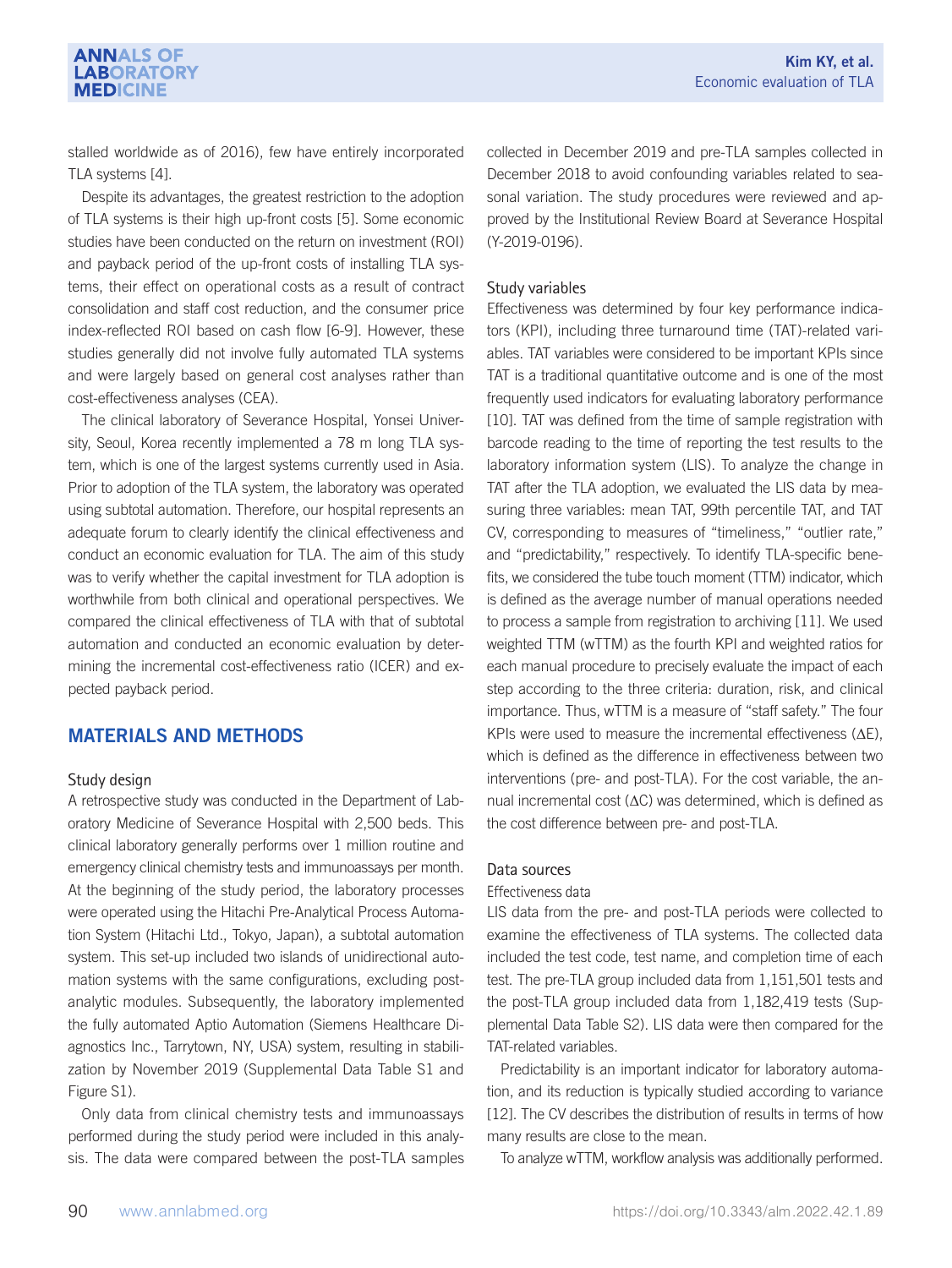

Unlike the LIS data, workflow analysis was conducted from sample registration to archiving to create a sample processing flow chart. Following this, the weighted ratio for each processing step (1–4) was measured through qualitative data collection in the form of staff interviews, including one experienced laboratory staff member and two TLA specialists (Table 1).

#### Cost data

Economic evaluation represents the comparative analysis of alternative choices of action in terms of both costs and consequences [13]. CEA is the most frequently used economic evaluation method in healthcare [14]. The annual ΔC data were collected from the hospital to measure TLA depreciation. The cost of analyzers was excluded from the analysis, whereas the costs of preanalytic, post-analytic, and track modules were included to minimize the cost intervention. Since the TLA cost data were bundled, it was not possible to separately analyze the costs associated with each module. Therefore, the TLA cost was allocated according to different analytic phases and analytic types based on the percentage of manual activity (Supplemental Data Table S3). The monetary unit for cost data was converted to 1 US dollar (USD) from 1,186.14 Korean Won (KRW), according to the average currency exchange rate in 2019 [7, 15].

We also calculated the expected payback period for the TLA system based on additional data collected and aggregated from the health data system. The average salaries (for 2013) of medical technicians working at the five largest hospitals in Korea were collected, and annual wage growth rates were reflected to calculate the average salary for the following years. In addition, the average numbers of patients in tertiary care hospitals in Korea from 2014 to 2018 were used to predict the number of tests expected per day for the upcoming five years from 2020 to 2024. The average productivity of TLA systems was obtained from previous studies [6, 9]. The number of staff members required was

estimated by dividing the number of tests into the productivity level.

#### Statistical analysis

CEA method was used by calculating the ICER, which is the ratio of the difference in costs and the difference in effectiveness outcomes based on the following formula: (Incremental Cost)/ (Incremental Effectiveness)=ΔC/∆E. By comparing the ICER values among more than two groups, a more cost-effective alternative can be determined. To minimize the uncertainty of results, we calculated the expected payback period under three different scenarios (conservative, normal, aggressive) as a sensitivity analysis.

## RESULTS

TLA reduced the mean TAT of immunoassays by 41.2 min, representing a greater reduction than that of the clinical chemistry tests (1.8 min) (Table 2). TLA decreased the 99th percentile TAT of immunoassays by 200.6 min, which was also greater than the decrease of clinical chemistry tests (26.0 min). Reduction in the 99th percentile TAT indicates the consistency of sample processing speed, which is crucial for managing most samples in a timely manner by reducing the proportion of outliers. This result showed that TLA significantly reduced outlier rates, indicating an improvement in overall laboratory performance.

The TAT CV for clinical chemistry tests decreased by 78.1%, representing greater improvement than that for the immunoassays (46.3%). TLA reduced the wTTM from 58.1 to 13.0, representing a 77.6% reduction. Given that a previous study showed an 86% reduction in process steps with TLA [16], our result further supports its effectiveness. Specifically, the wTTM of the postanalysis phase decreased the most, by 95.8%.

The results of ICERs are described in natural units and per-

#### Table 1. Criteria of weighted ratios

|                | <b>Descriptions</b>                                                                                      |   | Criteria*         |                                     |  |  |
|----------------|----------------------------------------------------------------------------------------------------------|---|-------------------|-------------------------------------|--|--|
| Weighted ratio |                                                                                                          |   | $Risk^{\ddagger}$ | Clinical<br>importance <sup>§</sup> |  |  |
|                | Low-level risk for all criteria (e.g., bulk input)                                                       |   |                   |                                     |  |  |
| 2              | Same level of risk and importance as Level 1, but longer processing time (e.g., decapping, transporting) | M |                   |                                     |  |  |
| 3              | Higher risk or importance than Level 2 (e.g., manual centrifugation)                                     | M | M                 | M                                   |  |  |
| 4              | If any of the three criteria are considered "high" (e.g., result verification, decapped sample handling) |   |                   |                                     |  |  |

\*Represented as H (High), M (Moderate), L (Low), criterion levels were determined from in-depth staff interviews in the laboratory; † Duration: the average time for completion of manual actions; <sup>‡</sup>Risk: manual actions that affect staff safety, such as exposure to samples during processing; <sup>§</sup>Clinical importance: manual actions considered critical for producing accurate clinical results.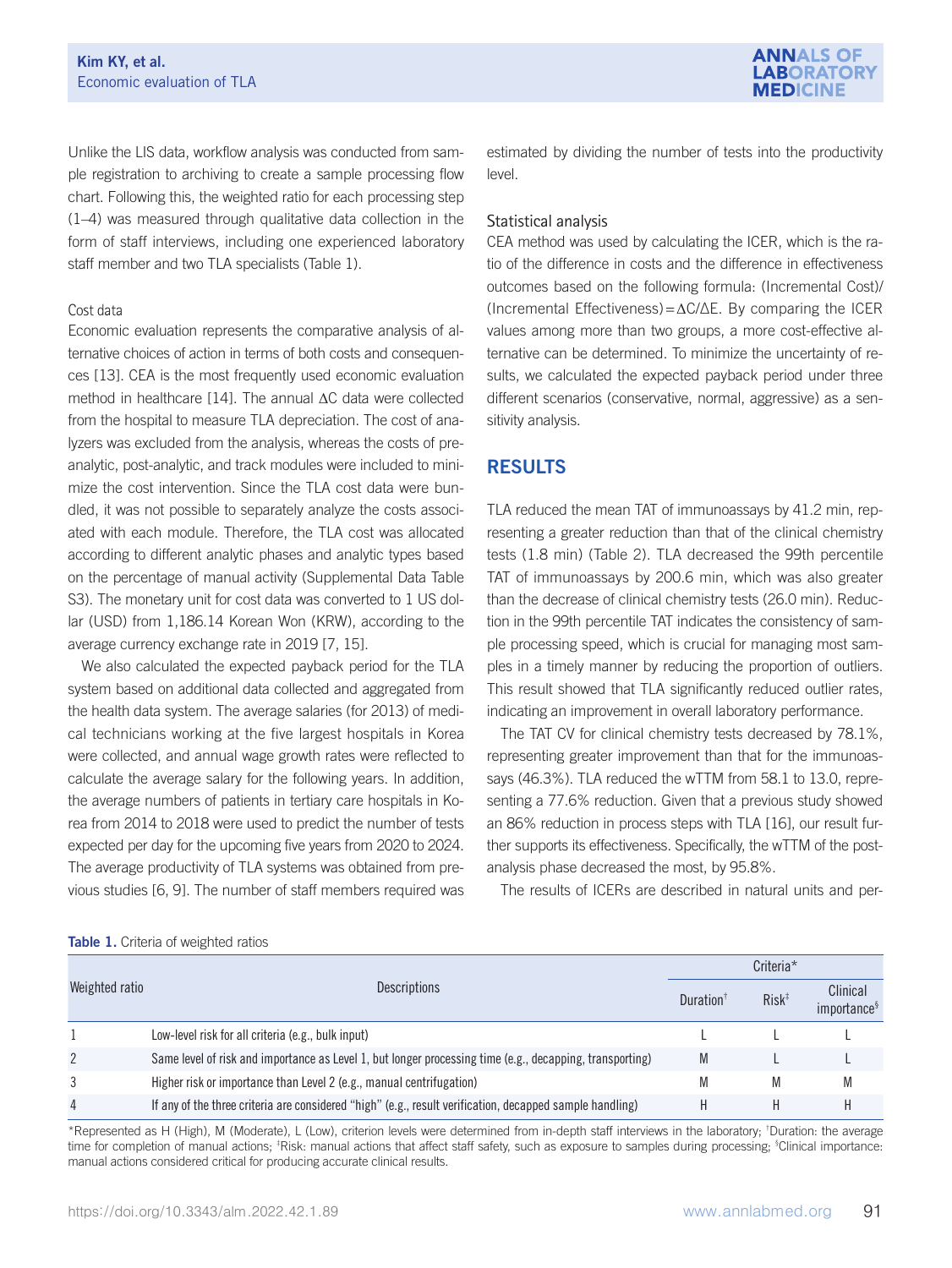|                           |         | Post-TLA | $ \Delta E $ |      | $\Delta \texttt{C}$ | <b>ICER</b>              |                          |
|---------------------------|---------|----------|--------------|------|---------------------|--------------------------|--------------------------|
| <b>KPIs</b>               | Pre-TLA |          | <b>NU</b>    | $\%$ | $(1,000$ USD)       | <b>NU</b>                | %                        |
| TAT-Mean (min)            | 73.5    | 69.0     | 4.5          | 6.1  | 356.2               | ۰                        | 58.4                     |
| СC                        | 61.4    | 59.6     | 1.8          | 2.9  | 200.5               | 111.4                    |                          |
| IM                        | 212.4   | 171.2    | 41.2         | 19.4 | 155.7               | 3.8                      |                          |
| 99th percentile TAT (min) | 262.6   | 227.7    | 34.9         | 13.3 | 356.2               | $\overline{\phantom{a}}$ | 26.8                     |
| cc                        | 155.4   | 129.4    | 26.0         | 16.8 | 200.5               | 7.7                      |                          |
| IM                        | 1,493.1 | 1,292.5  | 200.6        | 13.4 | 155.7               | 0.8                      | $\overline{\phantom{a}}$ |
| TAT-CV                    | 5.5     | 1.7      | 3.9          | 70.0 | 356.2               | $\overline{\phantom{a}}$ | 5.1                      |
| СC                        | 8.2     | 1.8      | 6.4          | 78.1 | 200.5               | 31.3                     |                          |
| IM                        | 1.3     | 0.7      | 0.6          | 46.3 | 155.7               | 259.5                    |                          |
| wTTM (NMT)                | 58.1    | 13.0     | 45.1         | 77.6 | 356.2               | -                        | 4.6                      |
| Pre-Analysis              | 21.0    | 8.0      | 13.0         | 61.9 | 128.7               | 9.9                      |                          |
| Analysis                  | 13.1    | 4.0      | 9.1          | 69.5 | 80.3                | 8.8                      |                          |
| Post-Analysis             | 24.0    | 1.0      | 23.0         | 95.8 | 147.1               | 6.4                      |                          |

#### Table 2. Cost-effectiveness analyses using four KPIs

Abbreviations: KPI, key performance indicator; ∆E, incremental effectiveness; ∆C, incremental cost; NU, natural units; TAT, turnaround time; wTTM, weighted tube touch moment; NMT, number of manual touches; ICER, incremental cost-effectiveness ratio; TLA, total laboratory automation; CC, clinical chemistry; IM, immunoassay; USD, US dollar.

| Table 3. Total staff and cost savings |  |  |  |  |  |
|---------------------------------------|--|--|--|--|--|
|---------------------------------------|--|--|--|--|--|

| Year  | Tests* | <b>Without TLA</b> |                    |                         | With TLA     |                 |                         | Cost savings $*$ |
|-------|--------|--------------------|--------------------|-------------------------|--------------|-----------------|-------------------------|------------------|
|       |        | Productivity       | $FTE$ <sup>+</sup> | Staff cost <sup>#</sup> | Productivity | $FTE^{\dagger}$ | Staff cost <sup>#</sup> |                  |
| 2020  | 58,333 | 3,519              | 16.6               | 1,068                   | 4,087        | 14.3            | 919                     | 148              |
| 2021  | 60,433 | 3,519              | 17.2               | 1,149                   | 4,747        | 12.7            | 852                     | 297              |
| 2022  | 62,609 | 3,519              | 17.8               | 1,237                   | 4,747        | 13.2            | 917                     | 320              |
| 2023  | 64,863 | 3,519              | 18.4               | 1,331                   | 4,747        | 13.7            | 987                     | 344              |
| 2024  | 67,198 | 3,519              | 19.1               | 1,433                   | 4.747        | 14.2            | 1,062                   | 371              |
| 2025  | 69,617 | 3,519              | 19.8               | 1,542                   | 4.747        | 14.7            | 1,143                   | 399              |
| Total |        |                    |                    | 7.759                   |              |                 | 5,879                   | 1,880            |

\*Tests refer to the number of tests per day; † FTE is calculated by tests/productivity; ‡ Monetary unit: 1,000 USD.

Abbreviations: FTE, full time equivalent; TLA, total laboratory automation; USD, US dollar.

centages (Table 2). The ICERs in the mean TAT and 99th percentile TAT were more cost-effective for immunoassays than for clinical chemistry tests, whereas the ICERs in the TAT CV for clinical chemistry tests were more cost-effective than those for immunoassays. In wTTM, the post-analysis phase was the most cost-effective, with an ICER of USD 6.4k. Unlike natural units, ICERs expressed as a percentage can be used to compare the relative cost-effectiveness among the four KPIs. With 77.6% improvement in effectiveness, the wTTM was the most cost-effective KPI, with an ICER of USD 4.6k, followed by the TAT CV, 99th percentile TAT, and mean TAT. This result implies that TLA adoption is cost-effective with respect to both staff safety and predict-

#### ability.

The expected payback period of TLA was also calculated by comparing two cases: without and with TLA implemented. Without TLA, more staff would be needed to cover the increasing number of tests. However, with TLA, the productivity of the laboratory is enhanced, leading to a reduction in staff. Table 3 shows that the assumed productivity would increase by 16.2% for the following two years. On average, the productivity would increase to 4,747 until 2021, thereby decreasing the number of staff members required. The break-even point for TLA is visualized in Fig. 1, wherein the TLA depreciation line represents the annual cost for TLA adoption, and the cost savings line can be interpreted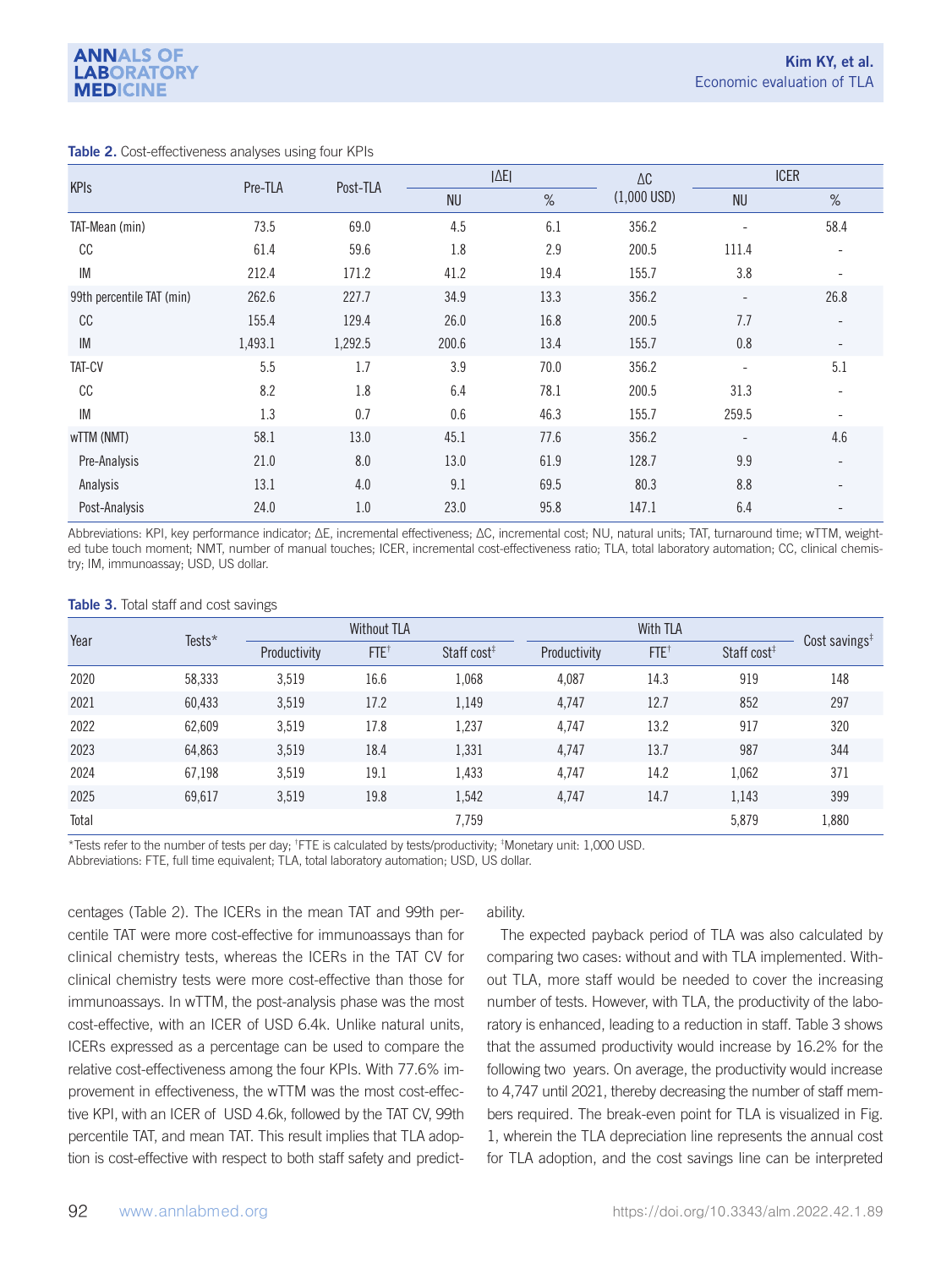



Fig. 1. Expected payback period. Abbreviations: TLA, total laboratory automation; USD, US dollar.

as revenue. With an expected cost savings of USD 1,880 k at the end of 2025, it is anticipated that with on staff cost savings, it would take 4.75 years to payback the initial investment cost of TLA. We additionally performed the analysis under two different scenarios, aggressive and conservative anticipation, with 21.2% and 11.2% increases in productivity, which were expected to take 3.54 and 6.24 years to payback the initial cost, respectively. The expected payback periods were calculated considering that the actual number of full-time equivalents in 2020 has been reduced by 2.5–3.0.

## **DISCUSSION**

An economic evaluation (including CEA) is rarely conducted for the adoption of medical devices, especially in Korea, because such evaluations are not required by regulators [13]. This is mainly due to the difficulty in measuring clinical effectiveness in terms of quality-adjusted life year, particularly in the in vitro diagnostics area. We conducted CEA as an initial economic evaluation of TLA, which was approached from the perspective of ICER calculation. ICERs were calculated for four KPIs related to system effectiveness in terms of both natural units and percentages. Although these calculations did not determine whether TLA itself was cost-effective but rather compared the relative cost-effectiveness between sub-elements and KPIs, this analysis represents a meaningful first step to generate the ICER threshold for TLA.

Some studies have indicated that one of the main benefits of implementing TLA is the increased staff safety level [5, 17]; the present study also showed that this was the most cost-effective

KPI. Given that the post-analysis phase involves the highest exposure of laboratory staff to decapped samples, the high level of improvement offered by wTTM at this phase would likely significantly increase staff safety. The importance of staff safety has been particularly emphasized recently given the impact of the COVID-19 pandemic on substantially increasing the number of high-risk, infectious samples to be tested, thereby increasing the risk to laboratory staff; keeping staff away from these samples as much as possible increases their safety. Work safety can also fundamentally reduce the likelihood of mass infections in hospitals. TLA has increased staff safety by automating the entire laboratory workflow, especially in the post-analytic phase, and thus eliminating all manual actions that would potentially increase biohazard exposure and risk of injury. However, this study has a limitation since we focused only on staff safety and did not consider risk management in terms of safety related to the absence of error in the diagnostic testing [18-22].

Robotic sampling processes have standardized the entire workflow of a laboratory, allowing for relatively untrained personnel to adapt to the remaining laboratory jobs [23]. Accordingly, hiring standards for clinical personnel would be reduced, because clinical personnel would no longer require significant experience. By reducing the number of repetitive manual tasks, skilled staff can concentrate more on tasks such as result verification, which require higher levels of knowledge and experience. Notably, adopting TLA itself requires a different skillset to maximize efficiency, such as information technology expertise.

Other than clinical findings, there are some operational implications of the present results. One of the greatest barriers for introducing TLA is its high initial cost, similar to other innovative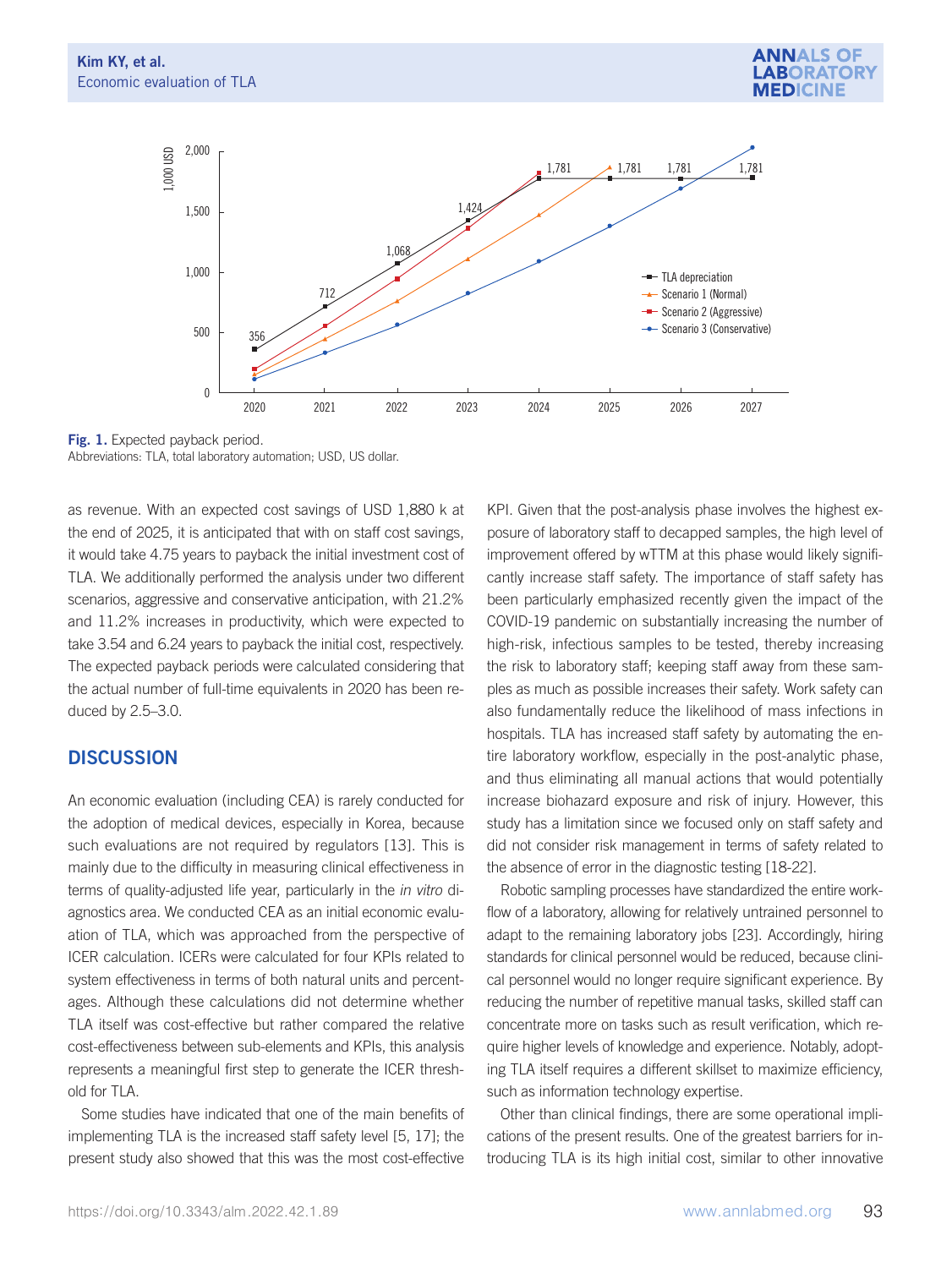#### **ANNALS OF LABORATORY MEDICINE**

medical technologies [5, 24]. However, this study indicates that TLA can save money in the long run. Although not adopting TLA seems to cost nothing, with an expected increase in the number of patients, more staff will ultimately be required to handle the corresponding increasing number of tests, thereby increasing the staff cost. TLA should be evaluated to reinforce laboratory competencies as robotic processes require less staff and time to run the same number of tests. From a long-term perspective, TLA is an appropriate alternative for reducing laboratory operational costs.

Although this study focused on reducing laboratory expenses only, TLA would improve laboratory productivity, which will ultimately enhance revenue [25]. This will in turn contribute to the hospital's ability to serve more patients, because it will not be limited by its testing capacity. With the ability to handle a higher volume of samples, more patients can be served in a timely manner. This may lead to an increase in hospital revenue and thus an increase in hospital scale. The potential growth of hospital revenue may justify the high initial cost of TLA conversion.

Finally, while the wTTM metric developed in this study is related to laboratory staff safety, the other three TAT-related KPIs (mean TAT, 99th percentile TAT, and TAT CV) are related to patient and clinician satisfaction [26-28]. The improvement of each of these KPIs can result in more timely diagnoses, thereby reducing patient waiting times. The reduced waiting times would in turn likely increase patient satisfaction, ultimately creating value for both patients and the hospital.

In conclusion, our effectiveness analyses showed that TLA significantly improved laboratory performance for the following KPIs: timeliness, outlier rate, predictability, and staff safety. TLA also has a relatively short payback period and can reduce the total expenses of the hospital in the long term. Therefore, the capital investment for TLA adoption would be worthwhile.

## ACKNOWLEDGEMENTS

None.

## AUTHOR CONTRIBUTIONS

Kim KY designed the study and performed the overall data analysis. Lee SG carried out the extraction of laboratory data and corresponding analyses. Kim TH was involved in developing the framework for economic evaluation. Lee SG supervised the project. All authors approved the submission of the final manuscript.

## CONFLICTS OF INTEREST

No potential conflicts of interest relevant to this article were reported.

## RESEARCH FUNDING

None declared.

### **ORCID**

| KyungYi Kim  | https://orcid.org/0000-0002-7856-3255 |
|--------------|---------------------------------------|
| Sang-Guk Lee | https://orcid.org/0000-0003-3862-3660 |
| Tae Hyun Kim | https://orcid.org/0000-0003-1053-8958 |
| Sang Gyu Lee | https://orcid.org/0000-0003-4847-2421 |

## **REFERENCES**

- 1. Melanson SEF, Lindeman NI, Jarolim P. How laboratory automation can help laboratories, clinicians, and patients. Lab Med 2008;39:137-43.
- 2. Sasaki M, Kageoka T, Ogura K, Kataoka H, Ueta T, Sugihara S. Total laboratory automation in Japan. Past, present, and the future. Clin Chim Acta 1998;278:217-27.
- 3. Hawker CD. Laboratory automation: total and subtotal. Clin Lab Med 2007;27:749-70.
- 4. Cap Today. Product guides: laboratory automation systems and workcells. https://www.captodayonline.com/2017/ProductGuides/09-17\_CAP-TODAY\_LabAutomation.pdf (Updated on Sep 2017).
- 5. Lippi G and Da Rin G. Advantages and limitations of total laboratory automation: a personal overview. Clin Chem Lab Med 2019;57:802-11.
- 6. Hawker CD, Roberts WL, Garr SB, Hamilton LT, Penrose JR, Ashwood ER, et al. Automated transport and sorting system in a large reference laboratory: part 2. Implementation of the system and performance measures over three years. Clin Chem 2002;48:1761-7.
- 7. Archetti C, Montanelli A, Finazzi D, Caimi L, Garrafa E. Clinical laboratory automation: a case study. J Public Health Res 2017;6:881.
- 8. Ellison TL, Alharbi M, Alkaf M, Elimam S, Alfaries M, Al Nounou RA, et al. Implementation of total laboratory automation at a tertiary care hospital in Saudi Arabia: effect on turnaround time and cost efficiency. Ann Saudi Med 2018;38:352-7.
- 9. Sarkozi L, Simson E, Ramanathan L. The effects of total laboratory automation on the management of a clinical chemistry laboratory. Retrospective analysis of 36 years. Clin Chim Acta 2003;329:89-94.
- 10. Hawkins RC. Laboratory turnaround time. Clin Biochem Rev 2007;28: 179-94.
- 11. Miler M, Nikolac Gabaj N, Dukic L, Simundic AM. Key performance indicators to measure improvement after implementation of total laboratory automation Abbott Accelerator a3600. J Med Syst 2017;42:28.
- 12. Holland LL, Smith LL, Blick KE. Reducing laboratory turnaround time outliers can reduce emergency department patient length of stay: an 11-hospital study. Am J Clin Pathol 2005;124:672-4.
- 13. Drummond MF, Sculpher MJ, Claxton K, Stoddart GL, Torrance GW. eds. Methods for the economic evaluation of health care programmes. 4th ed. Oxford: Oxford University Press, 2015:4.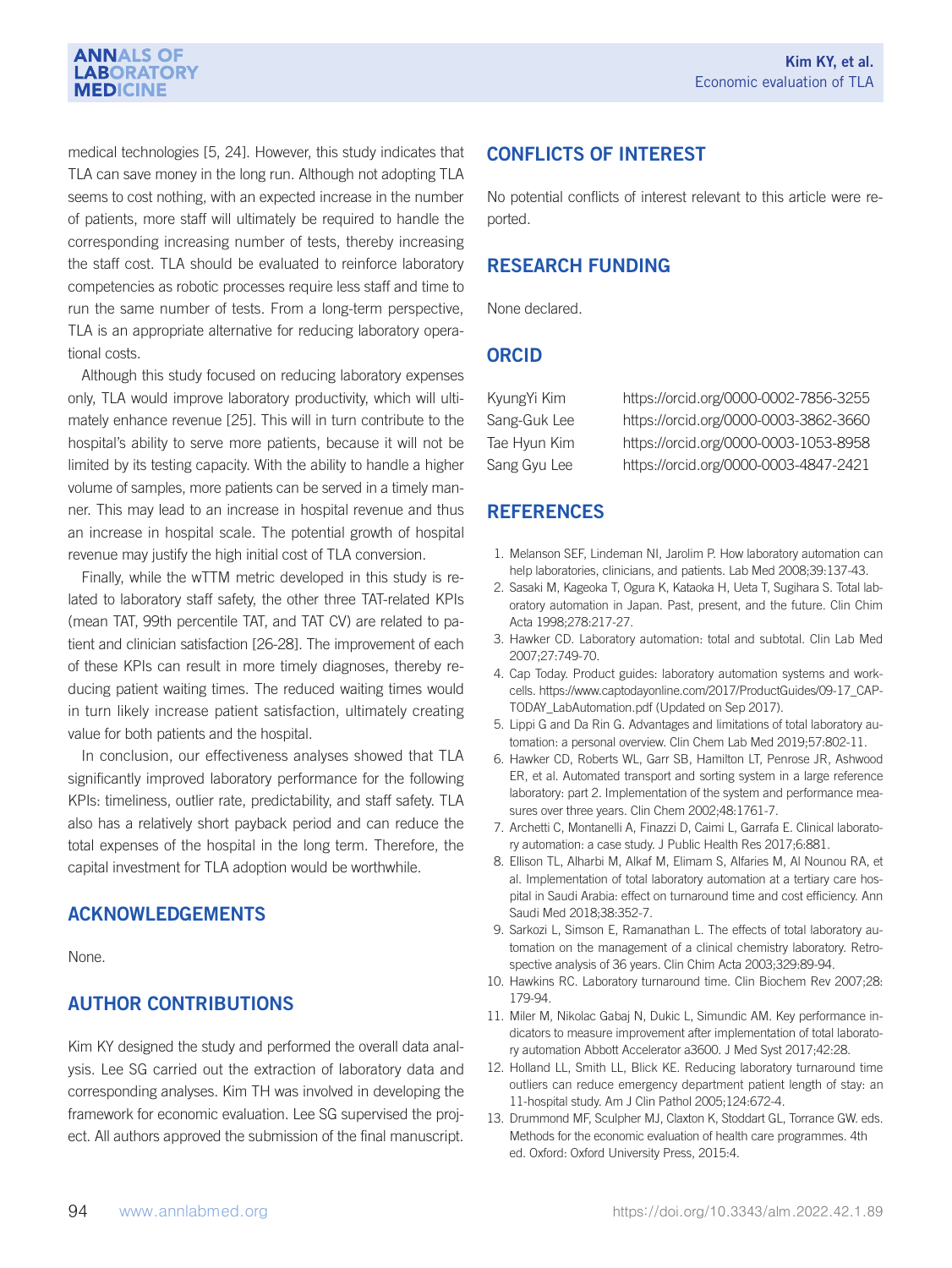

- 14. Cleemput I, Neyt M, Thiry N, De Laet C, Leys M. Threshold values for cost-effectiveness in health care Health Technology Assessment (HTA). Brussels: Belgian Health Care Knowledge Centre (KCE). KCE Rep 2008; 100C (D/2008/10.273/96).
- 15. Wooribank. Average exchange rate by period. https://spot.wooribank. com/pot/Dream?withyou=FXXRT0016 (Updated on Oct 2020).
- 16. Yu HE, Lanzoni H, Steffen T, Derr W, Cannon K, Contreras J, et al. Improving laboratory processes with total laboratory automation. Lab Med 2019;50:96-102.
- 17. Genzen JR, Burnham CD, Felder RA, Hawker CD, Lippi G, Peck Palmer OM. Challenges and opportunities in implementing total laboratory automation. Clin Chem 2018;64:259-64.
- 18. Hawkins R. Managing the pre-and post-analytical phases of the total testing process. Ann Lab Med 2012;32:5-16.
- 19. Njoroge SW and Nichols JH. Risk management in the clinical laboratory. Ann Lab Med 2014;34:274-8.
- 20. Verna R, Velazquez AB, Laposata M. Reducing diagnostic errors worldwide through diagnostic management teams. Ann Lab Med 2019;39: 121-4.
- 21. Sciacovelli L, Lippi G, Sumarac Z, West J, Garcia Del Pino Castro I, Furta-

do Vieira K, et al. Quality indicators in laboratory medicine: the status of the progress of IFCC Working Group "Laboratory Errors and Patient Safety" project. Clin Chem Lab Med 2017;55:348-57.

- 22. Karadağ C and Demirel NN. Continual improvement of the pre-analytical process in a public health laboratory with quality indicators-based risk management. Clin Chem Lab Med 2019;57:1530-8.
- 23. Seaberg RS, Stallone RO, Statland BE. The role of total laboratory automation in a consolidated laboratory network. Clin Chem 2000;46:751-6.
- 24. Boyd J. Tech.Sight. Robotic laboratory automation. Science 2002;295: 517-8.
- 25. Young DS. Laboratory automation: smart strategies and practical applications. Clin Chem 2000;46:740-5.
- 26. Goswami B, Singh B, Chawla R, Gupta VK, Mallika V. Turn around time (TAT) as a benchmark of laboratory performance. Indian J Clin Biochem 2010;25:376-9.
- 27. Kelley L. Improving satisfaction performance through faster turnaround times. Radiol Manage 2011;33:38-41.
- 28. Howanitz JH and Howanitz PJ. Laboratory results. Timeliness as a quality attribute and strategy. Am J Clin Pathol 2001;116:311-5.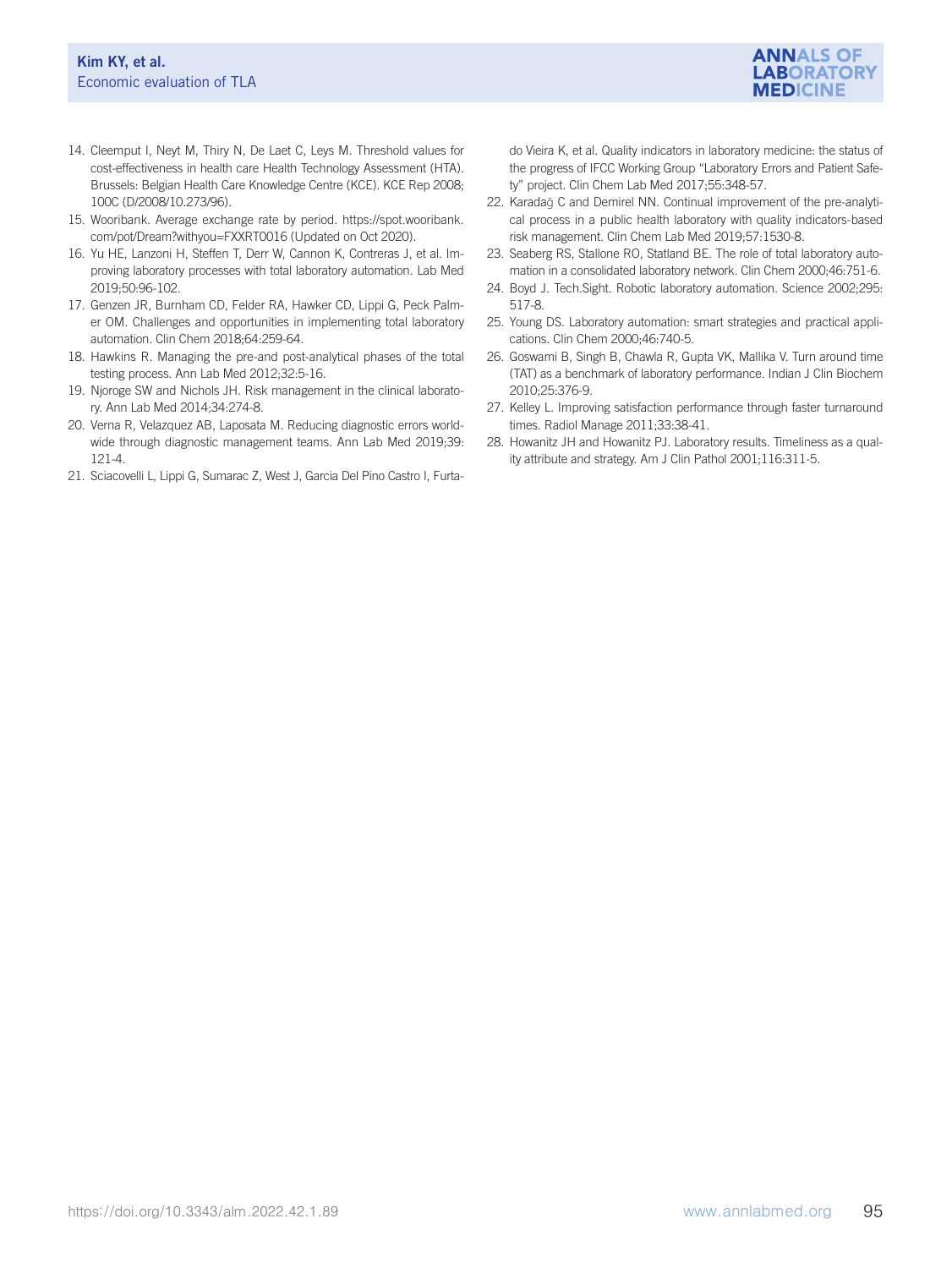|                               | Pre-TLA              |                        |                      |                             | Post-TLA                    |                  |                       |  |
|-------------------------------|----------------------|------------------------|----------------------|-----------------------------|-----------------------------|------------------|-----------------------|--|
| Module                        | Number of<br>modules | Throughput<br>Capacity |                      | Module                      | Number of<br>modules        | Capacity         | Throughput            |  |
| Pre-Analysis Module           |                      |                        |                      |                             |                             |                  |                       |  |
| Input Buffer Module           | $\overline{2}$       | 300 tubes              | 800 tubes/hr         | <b>Bulk Input Module</b>    | $\overline{c}$              | 700 tubes        | 1,000 tubes/hr        |  |
| Centrifuge                    | 4                    | 40 tubes               | 250 tubes/hr (5 min) | Input Output Module         | 1                           | 780 tubes        | 750 tubes/hr          |  |
| Decapper                      | 2                    | $N/A^*$                | 400 tubes/hr         | Centrifuge                  | 5                           | 80 tubes         | 300 tubes/hr (10 min) |  |
| Aliquoter                     | 2                    | $N/A^*$                | 400 tubes/hr         | Decapper                    | $\overline{c}$              | 2,000 waste caps | 800 tubes/hr          |  |
| <b>Barcode Labeler Module</b> | 2                    | $N/A^*$                | 450 tubes/hr         |                             |                             |                  |                       |  |
| Secondary Tube Sorter         | $\overline{2}$       | $N/A^*$                | 400 tubes/hr         |                             |                             |                  |                       |  |
| Sample Output                 | 2                    | 300 tubes              | 800 tubes/hr         |                             |                             |                  |                       |  |
| Analysis Module               |                      |                        |                      |                             |                             |                  |                       |  |
| Hitachi P module              | 4                    | 44 positions           | 800 tests/hr         | Atellica CH930              | 9                           | 70 positions     | 1,800 tests/hr        |  |
| Hitachi D module              | 8                    | 16 positions           | 2,400 tests/hr       | Atellica IM1600             | 2                           | 42 positions     | 440 tests/hr          |  |
| Architect i2000SR             | $\overline{2}$       | 135 positions          | 200 tests/hr         | cobas e801                  | 9                           | 48 positions     | 300 tests/hr          |  |
| cobas c 701                   | 1                    | 70 positions           | 2,000 tests/hr       | cobas c702                  | 2                           | 70 positions     | 2,000 tests/hr        |  |
| cobas e 602                   | 4                    | 25 positions           | 170 tests/hr         | Alinity i                   | 1                           | 47 positions     | 200 tests/hr          |  |
| Post-Analysis Module          |                      | N/A                    |                      | Sealer                      | $\overline{c}$              | 19,000 seals     | 800 tubes/hr          |  |
|                               |                      |                        |                      | Refrigerated Storage        | 4                           | 15,360 tubes     | 800 tubes/hr          |  |
|                               |                      |                        |                      | Desealer                    | 1                           | 10,000 seals     | 200 tubes/hr          |  |
| <b>Conveyor Track</b>         |                      |                        |                      |                             |                             |                  |                       |  |
| <b>Unidirectional Track</b>   |                      | $N/A^{\dagger}$        |                      | Wide Belt Buffer            |                             | 600 tubes        | N/A                   |  |
|                               |                      |                        |                      | <b>Bi-Directional Track</b> | $78 \text{ m}$ <sup>‡</sup> | N/A              | 3,600 tubes/hr        |  |

#### Supplemental Data Table S1. Pre- and post-TLA configuration description

\*No designated capacity for each pre-analysis module; <sup>†</sup>No specific information given for one-way track conveyor; <sup>‡</sup>The total length of track. Abbreviations: N/A, not applicable; TLA, total laboratory automation.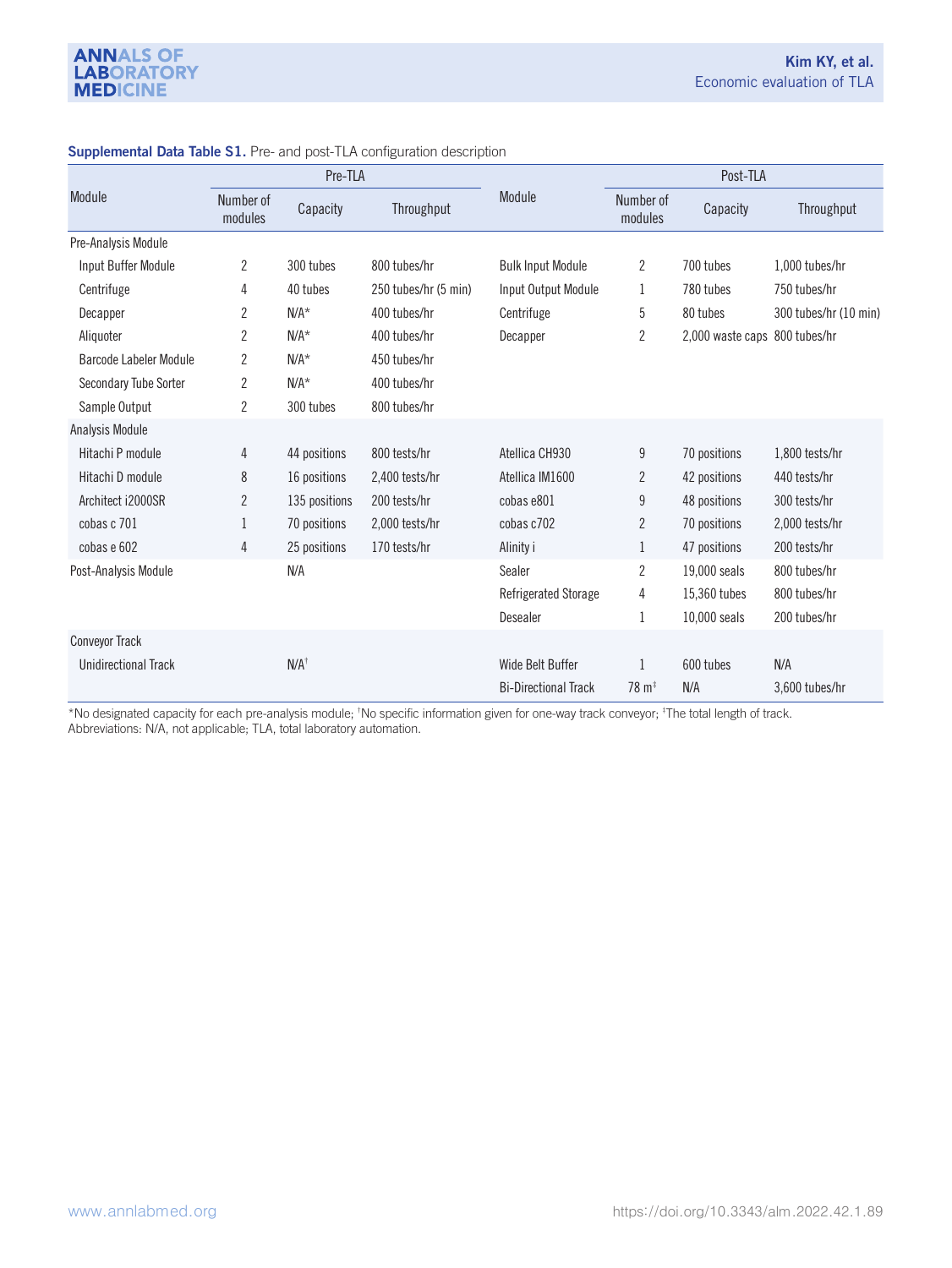

|                    | Pre-TLA             |                     |                     |                     | ∆Total            |                     |                   |
|--------------------|---------------------|---------------------|---------------------|---------------------|-------------------|---------------------|-------------------|
|                    | <b>CC</b>           | IM                  | Total               | cc                  | IM                | Total               | $N(\%)$           |
| <b>Total Tests</b> |                     |                     |                     |                     |                   |                     |                   |
| N tests/month      | 1,059,265           | 92,236              | 1,151,501           | 1,082,504           | 99.915            | 1.182.419           | 30,918(2.7)       |
| N tests/day        | 52.963              | 4,612               | 57,575              | 51,548              | 4.758             | 56,306              | $-1,269(-2.2)$    |
| N tests/hr         | 6,620               | 576                 | 7,197               | 6,443               | 595               | 7,038               | $-159(-2.2)$      |
| TAT (min)          |                     |                     |                     |                     |                   |                     |                   |
| $Mean \pm SD$      | $61.4 \pm 501.2$    | $212.4 \pm 273.6$   | $73.5 \pm 407.2$    | $59.6 \pm 106.6$    | $171.2 \pm 118.5$ | $69.0 \pm 114.9$    | $-4.5(-6.1)$      |
| Median (IQR)       | $52.0(52.0 - 64.0)$ | $77.0(66.5 - 92.3)$ | $66.0(52.0 - 89.0)$ | $57.0(55.0 - 61.5)$ | 70.0 (64.0-79.5)  | $63.0(56.0 - 78.5)$ | $-3.0$ ( $-4.5$ ) |
| 90th percentile    | 92.7                | 517.4               | 126.7               | 79.4                | 421.4             | 108.3               | $-18.4(-14.5)$    |
| 99th percentile    | 155.4               | 1,493.1             | 262.6               | 129.4               | 1.292.5           | 227.7               | $-34.9(-13.3)$    |

#### Supplemental Data Table S2. General characteristics of the study samples

Abbreviations: CC, clinical chemistry; IM, immunoassay; IQR, interquartile range; SD, standard deviation; TAT, turnaround time; TLA, total laboratory automation.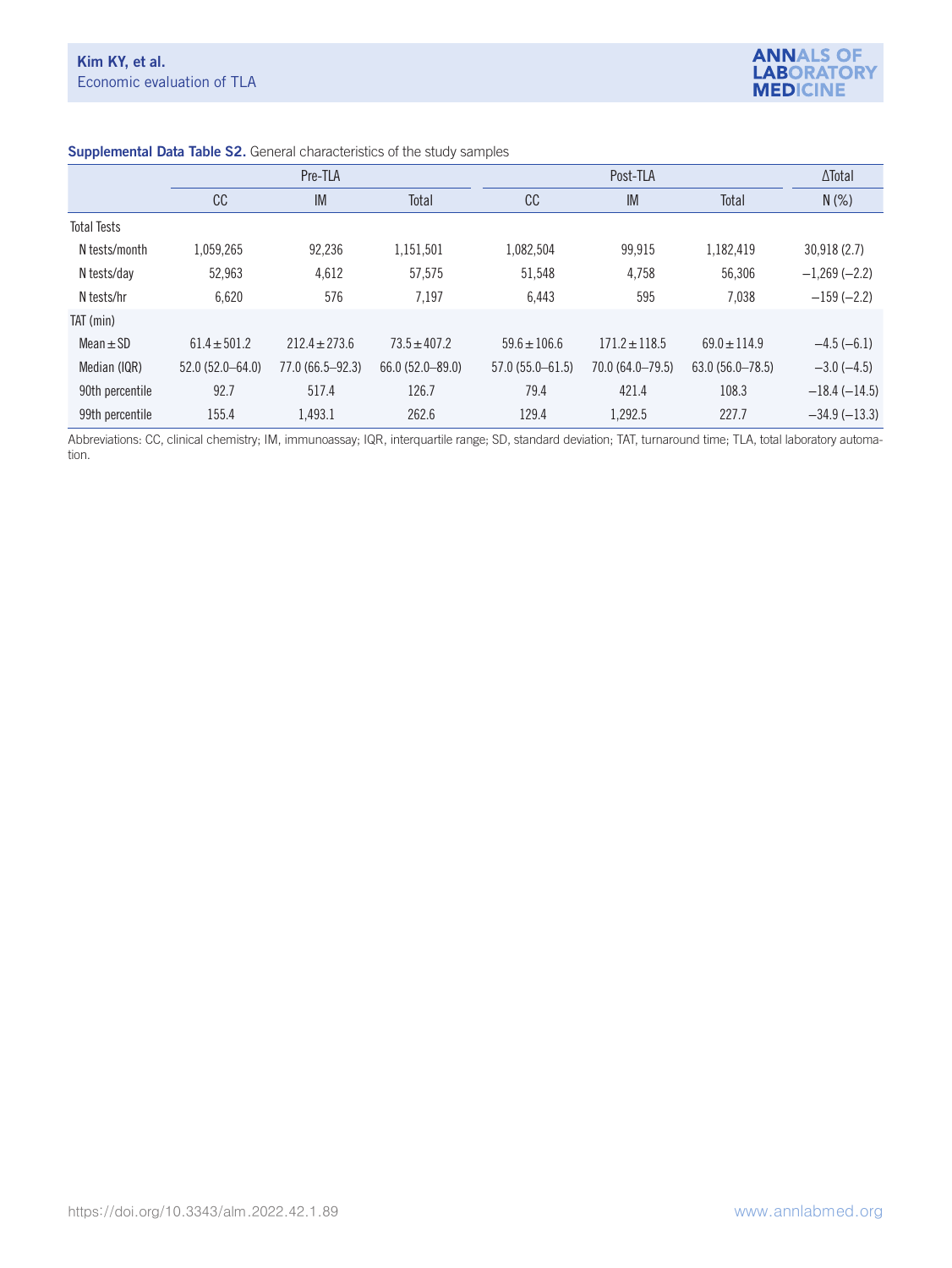#### Supplemental Data Table S3. Annual cost allocation by analytic phases and types based on the percentage of activity

|                    | Annual Cost Allocation (1,000 USD) |                          |               |                          |  |  |  |  |
|--------------------|------------------------------------|--------------------------|---------------|--------------------------|--|--|--|--|
| Analytical methods |                                    | By analytic types        |               |                          |  |  |  |  |
|                    | Pre-Analysis                       | Analysis                 | Post-Analysis | Total                    |  |  |  |  |
| cc                 |                                    | $\overline{\phantom{0}}$ |               | 200.5                    |  |  |  |  |
| <b>IM</b>          |                                    |                          |               | 155.7                    |  |  |  |  |
| wTTM               | 128.7                              | 80.3                     | 147.1         | $\overline{\phantom{a}}$ |  |  |  |  |

Abbreviations: CC, clinical chemistry; IM, immunoassay; wTTM, weighted tube touch moment; USD, US dollar.